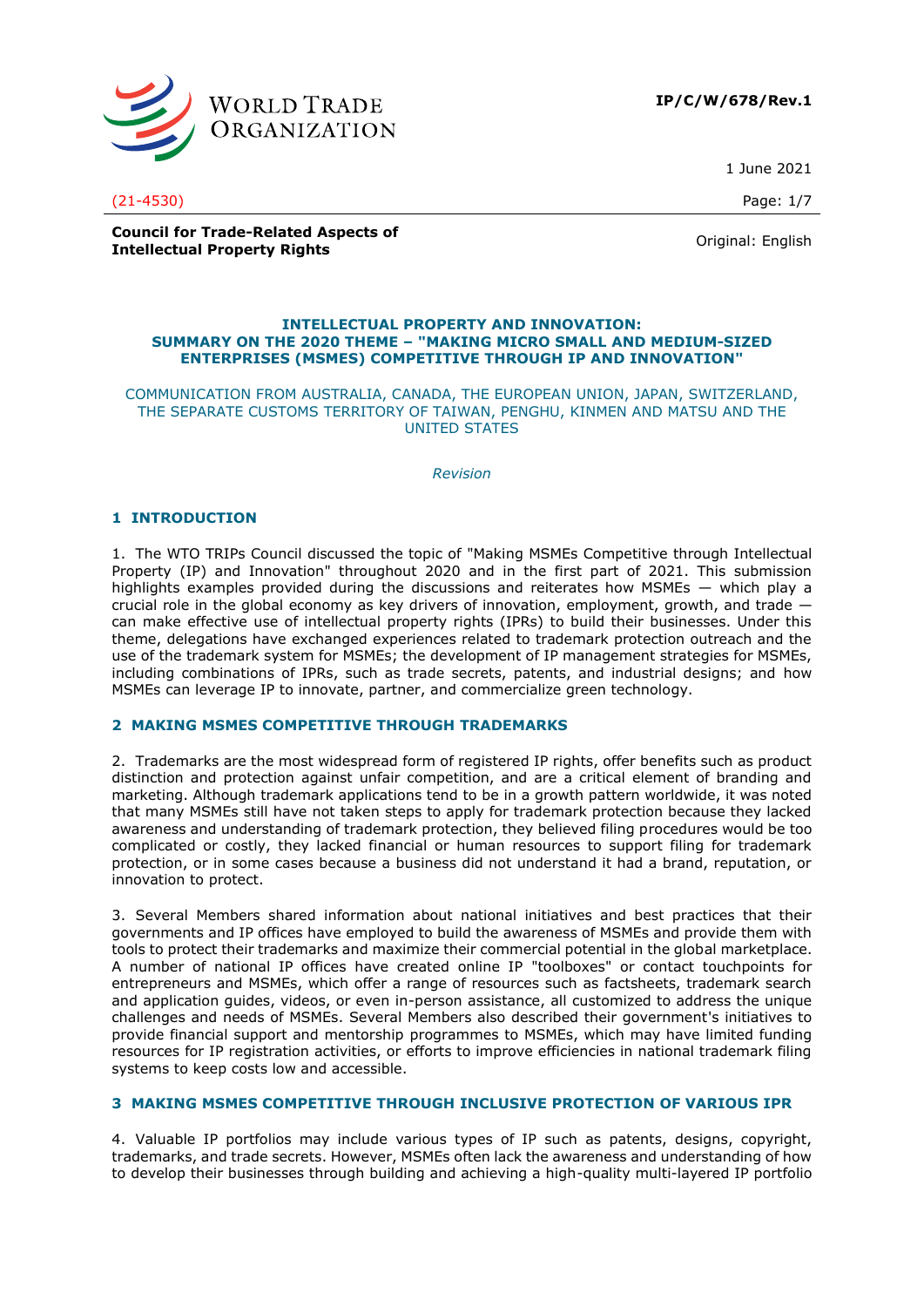- 2 -

composed of various types of IP. Governments are increasingly considering how to more effectively support MSMEs in expanding their operations through the strategic growth and diversification of their IP assets. Several Members highlighted programmes and initiatives offered by their national IP offices designed to assist individual inventors and MSMEs with protecting and commercializing their inventions, including through fee discount policies for small and micro entities for IP registration applications; a programme for cross-sectional "collective examination for IP portfolios" to grant multiple IP rights in a timely and coordinated basis; and development of "IP for business" audit and assessment tools and other IP pre-diagnostic services to help enterprises identify, understand, evaluate, and manage their IP and related assets in a more strategic manner and in the context of their specific business planning.

5. Members also noted their efforts to address emerging areas where MSMEs need support in order to optimize their IP ownership, including providing education to MSMEs regarding IP-financing strategies and the associated considerations relevant to the types of IP within their portfolio. Several Members highlighted programmes offering free or subsidized advisory services carried out by IP professionals to guide and advise individual MSMEs in important areas such as patent searches, application drafting and filing, IP management, commercialization opportunities including export assistance, and branding/marketing. It was also noted that the ability to effectively enforce IP rights is integral to the value of those rights, and several Members are exploring how to assist MSMEs, which may not have financial or legal resources to address infringement, with alternative means for solving legal disputes such as through arbitration and mediation services designed for MSMEs. Similarly, Members also noted a possible future trend of insurance policies for legal expenses that may be incurred during IP infringement legal proceedings; this may be interesting for MSMEs and others with lean resources.

# **4 SUPPORTING MSMES, LDCS/LMICS, AND GREEN TECHNOLOGY**

6. Governments are increasingly building green tech innovation into national strategic planning, including by establishing programmes and tools that aim to encourage and reward green inventions and their diffusion. A number of Members noted action plans, task forces, and funding. mechanisms they have established that are focused on accelerating investments in R&D in the green tech sector and on incentivizing scientists, inventors, and entrepreneurs to push forward work on technologies to meet global climate and other humanitarian challenges.

7. MSMEs and start-ups provide critical and innovative solutions to real-world energy and climate challenges but often face challenges with strategic use of IP during the early phases of product development. Several Members shared their national IP offices' positive experiences with providing personalized assistance with patent searches for green tech MSME inventors as well as prioritizing or accelerating application proceedings for patent applications directed toward green technologies. Members also discussed the World Intellectual Property Organization (WIPO) GREEN platform and its role in facilitating the development and dissemination of green technologies by promoting matchmaking between environmentally sustainable technology providers and seekers. Government agencies, industry groups, companies, and universities have the opportunity to be partners in WIPO GREEN, and MSMEs participating in WIPO GREEN can benefit from new opportunities for partnership through licensing, collaboration, joint ventures, and sale.

8. During the *Friends of IP and Innovation-*organized side event entitled "Supporting MSMEs, LDCs/LMICs, and Green Technology" held virtually on the margins of the March 2021 TRIPs Council meeting, Members and participants heard from expert panelists representing green tech start-ups, the United Kingdom's IP office, the Climate Technology Centre and Network (CTCN), which acts as a knowledge broker for climate related technology, and two experts from the World Intellectual Property Organization (WIPO) who support MSMEs in their efforts to commercialize their green tech innovations and to build their businesses and use IP to their best advantage. In addressing the two agenda items – "Improving MSMEs Use of the IP System" and "LDC/LMIC: Case Studies and Narratives", the speakers highlighted the following key messages:

a. Although there is a growing interest among green innovators in looking at the global IP system to support their businesses, the type of support provided by institutions should be customized for MSMEs as their needs will be quite different than those of large companies. Green tech start-ups, like other start-ups, must be agile and fast, and the patent application and granting process is deliberative and formal. IP support institutions should consider and explore how to best accommodate and serve start-ups.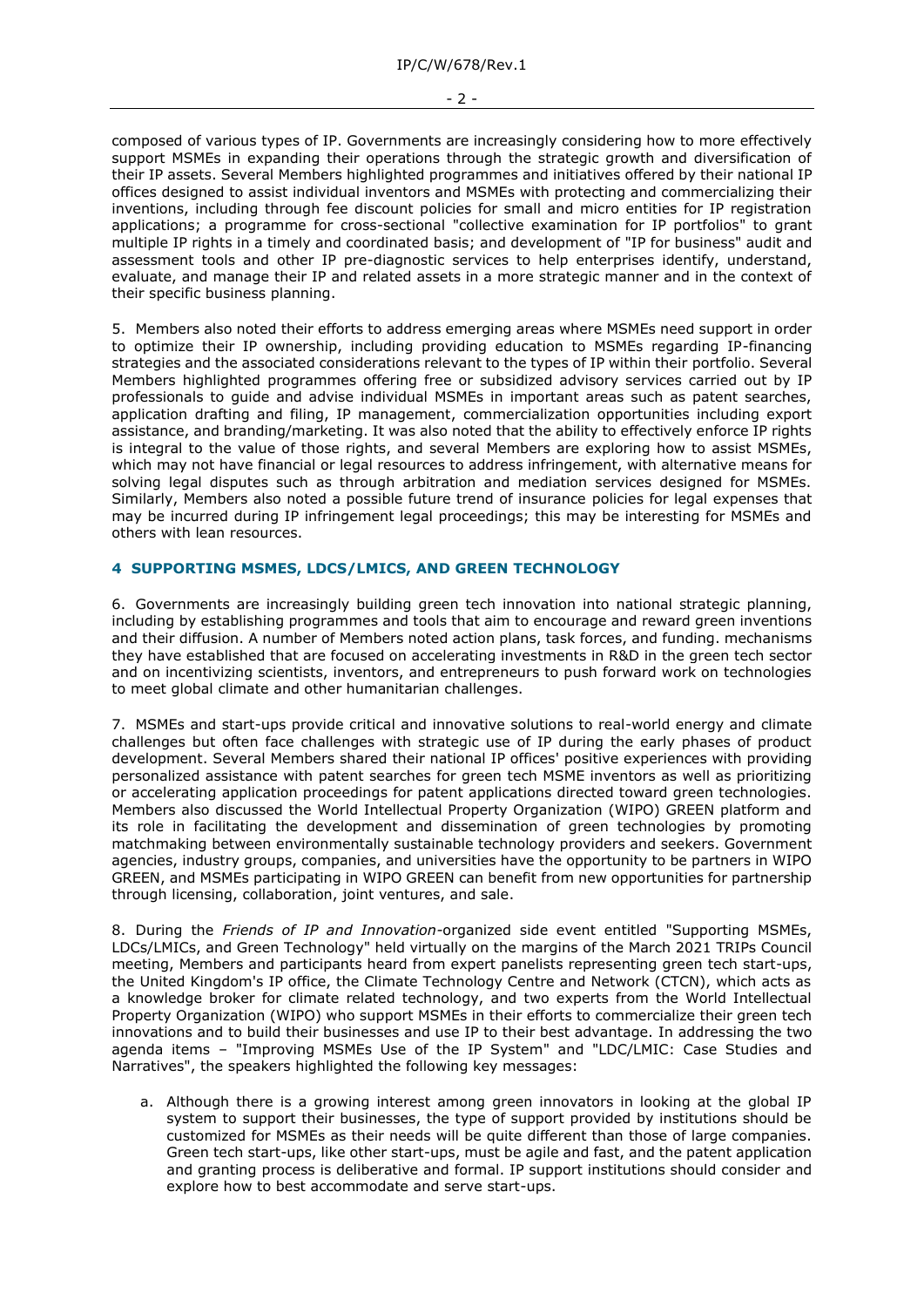- b. There is a crucial role for international organizations like WIPO and national IPOs and other support institutions to help build a bridge between green innovator MSMEs and their ability to efficiently use the IP infrastructure to add value to their business. Similarly, as noted by the Director of the CTCN, partnerships are key to green tech diffusion, but MSMEs need support and technical assistance in how to engage in knowledge sharing and technology transfer, to enhance their ability to utilize and leverage the incentive framework.
- c. The panelist from a national IP office highlighted his office's efforts to support green tech businesses through the establishment of specialized and strategic IP support services such as outreach, business asset assessment, risk mitigation, expedited patent review for qualifying green tech inventions, and even dispute resolution assistance.
- d. Several start-up panelists also discussed the importance of IP in the green tech space for attracting financial investment and support and subsequently establishing essential partnerships and licensing agreements. The start-up panelists also noted that, in their experience, having an IP portfolio increases the value of their start-ups for investors, who are looking for something tangible that gives that start-up a distinction and advantage over other potential investments.

9. The presentations and discussions were important to help frame how IP protection can contribute to the efforts of MSMEs and other businesses in the green tech area to develop and commercialize their innovations, and also to shed light on the real-world IP-related challenges and needs experienced by MSMEs regardless of their location. A resource guide was provided at the end of the event on the areas of IP outreach for MSMEs/SMEs and services to help increase the access and use of green tech. It was compiled in cooperation with WIPO, WTO and CTCN (annexed to the submission). English, French and Spanish translations of the event can be found on the IP4Innovation FOII YouTube page. 1

10. The 2020/21 theme exploring how Members can contribute toward *"Making MSMEs Competitive through IP and Innovation"* provided useful background and experience-sharing on the variety of policies and activities currently employed by governments, and ideas for what policymakers could be doing differently to better enable MSMEs in optimizing their use of the IP and innovation system.

**\_\_\_\_\_\_\_\_\_\_\_\_\_\_\_**

<sup>1</sup> <https://www.youtube.com/channel/UCsJnHGlpvHE41dTb3o29RsQ>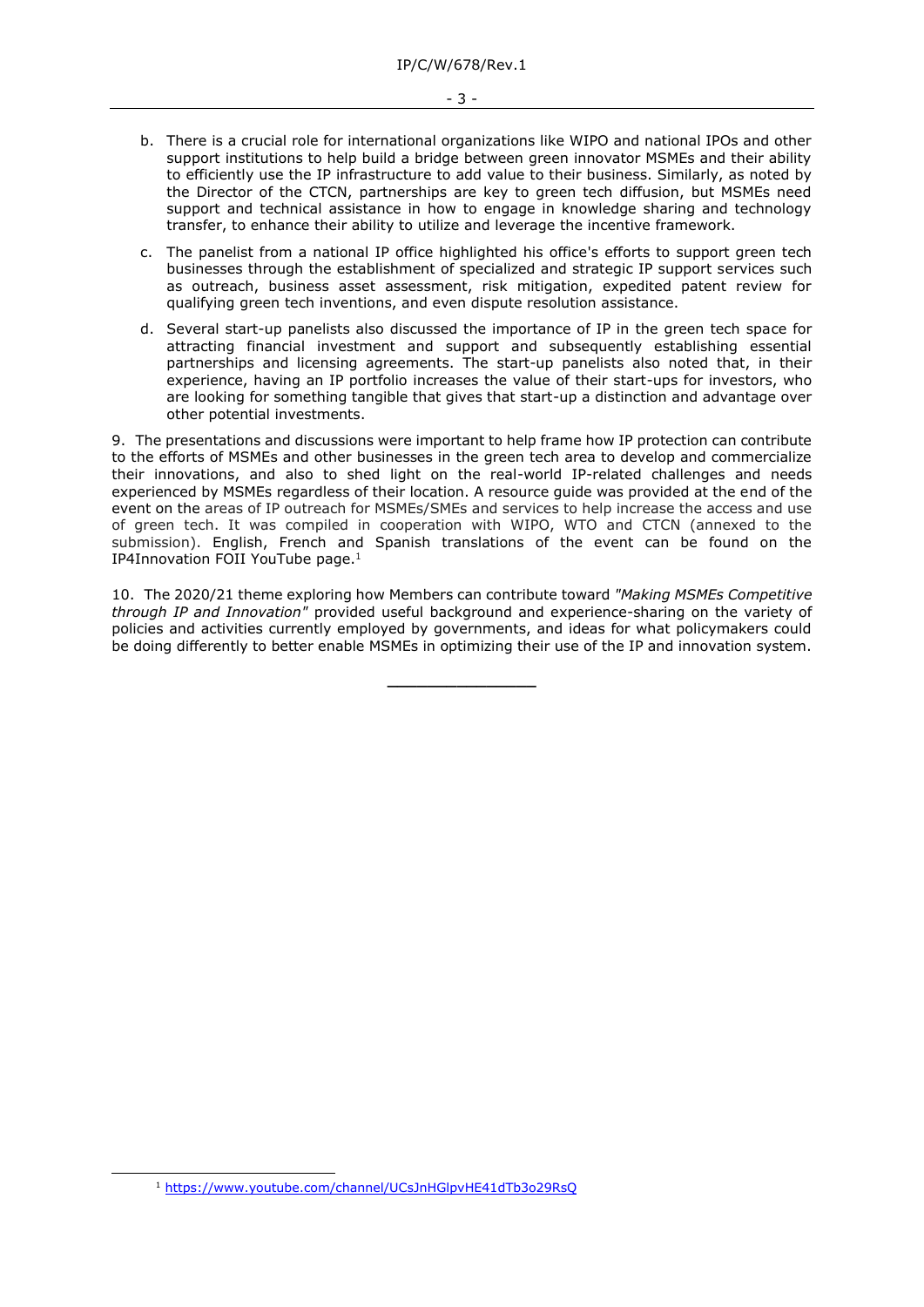### $-4 -$

### **RESOURCES GUIDE**

## IP SERVICES AND PROJECTS PROVIDED FOR MSMES IN ALL REGIONS, INCLUDING LMICS AND LDCS, WITH A FOCUS ON GREEN TECHNOLOGY INNOVATION

## **MSMEs/SMEs:**

## **UNFCCC Climate Technology Centre & Network (CTCN)**

- Access one of the world's largest online sources of clean technology information at [www.ctc-n.org](http://www.ctcn.org/) where you can find technology and product descriptions, case studies, national plans, technology webinars, etc. by technology sector and country.
- Membership in The United Nations Framework Convention on Climate Change (UNFCCC) Climate Technology Network provides access to a diverse global community of climate technology decision makers, providers and financiers. The Network is comprised of academic, civil society, finance, private sector, public sector, and research entities, as well as over 160 national government representatives. Membership is free and benefits include:

**Commercial opportunities:** Access to competitive contracting opportunities to deliver technical assistance on behalf of the CTCN

**Visibility:** Broaden your organization or company's reach by engaging in new projects and showcasing relevant experience, upcoming events, and information via the CTCN's web platform, events & communication channels

**Connection:** Network with national decision makers and thought leaders to expand your partnership opportunities and learn about emerging activities and areas of practice https://www.ctc-n.org/network

**World Intellectual Property Organization (WIPO) "IP for Business" website for SMEs:**  https://www.wipo.int/sme/en/

**The WIPO IP for Business series of guides** present the different IP tools in business-friendly language as well as demonstrate how they are relevant for business competitiveness. The first four have been recently updated:

https://www.wipo.int/publications/en/series/index.jsp?id=181

**WIPO IP Diagnostics** is a web-based IP self-assessment tool for businesses and their intermediaries. The tool works through two levels of questions. The first screens the IP issues that are of relevance to that particular business and the second drills down deeper and then generates a report on the IP assets or the potential IP assets of the business and how they may be protected, managed, and exploited based on the responses received: https://www.wipo.int/ipdiagnostic/

**WIPO GREEN Licensing Checklist** is designed for those involved in negotiating technology transfer license agreements and provides a checklist of key issues, which should be considered when negotiating and concluding such contracts. https://www3.wipo.int/wipogreen/en/resources/

**The WIPO Academy** offers a wide range of courses in intellectual property at both the general and more advanced levels. Courses are available in a range of languages and cover a full spectrum of IP topics, some of which are of particular relevance to MSMEs in developing and least developed countries, as well as countries in transition. <https://www.wipo.int/academy/en/>

| <b>The</b>            | <b>WIPO</b> | <b>Distance</b>                                                                                 | Learning | Programme: |     |
|-----------------------|-------------|-------------------------------------------------------------------------------------------------|----------|------------|-----|
|                       |             | https://www.wipo.int/academy/en/courses/distance learning/                                      |          |            | and |
|                       |             | <b>WIPO Summer Schools:</b> https://www.wipo.int/academy/en/courses/summer school/              |          | are        | of  |
| particular relevance. |             |                                                                                                 |          |            |     |
|                       |             | All of the courses to be offered in 2021 can be found in the WIPO Academy Portfolio of Courses: |          |            |     |
|                       |             | https://www.wipo.int/publications/en/details.jsp?id=4535                                        |          |            |     |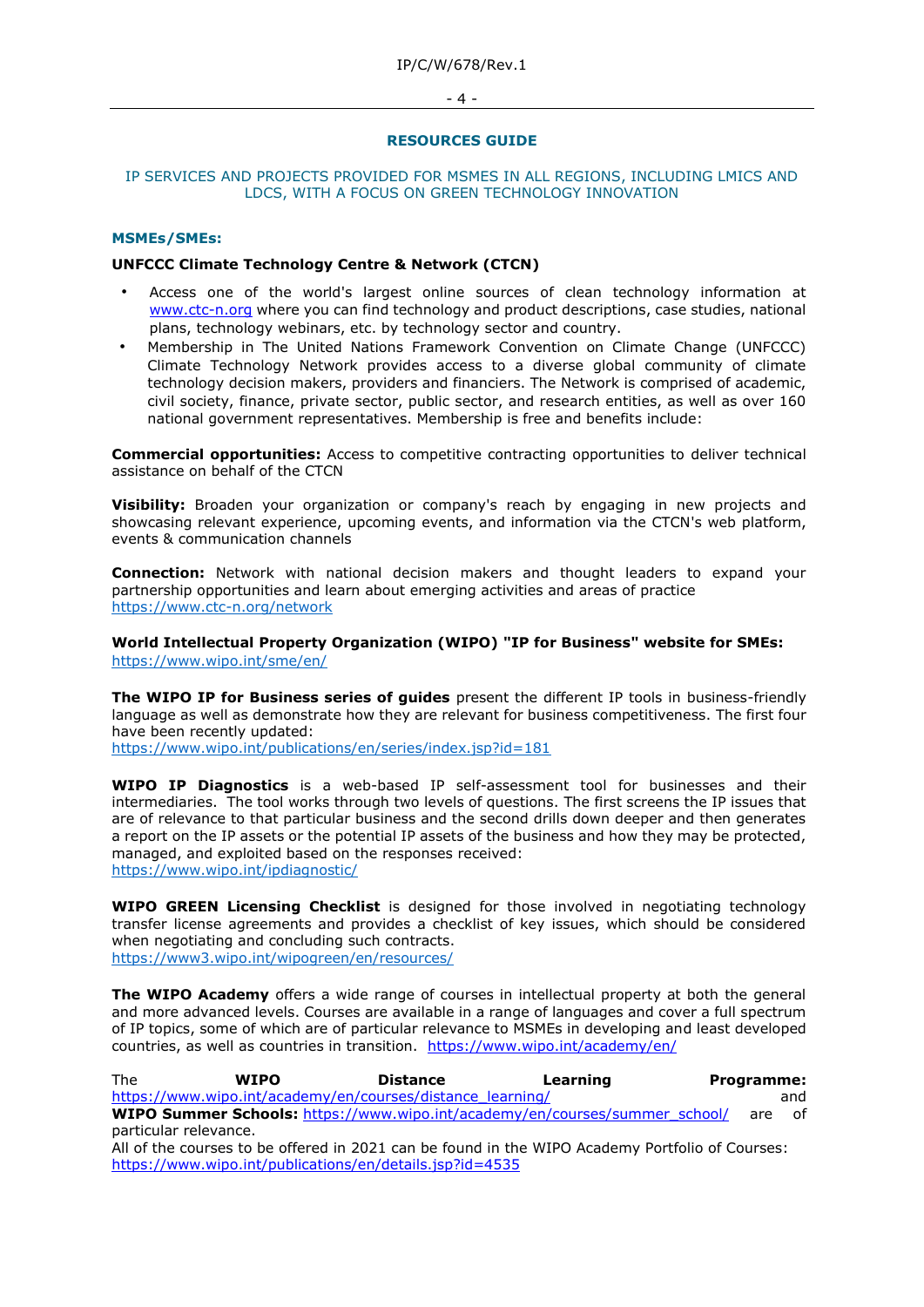### **GREEN TECH:**

**WIPO Programme:** *IP Management Workshop on Environmentally Sound Technologies (June 2021):* WIPO GREEN and the IP and Innovation Ecosystems Sector will jointly organize an IP management workshop analysing environmentally sound products and technologies. Bringing together innovators, entrepreneurs and industry leaders, we aim to discuss how enterprises can better utilize IP as part of their business strategies. We will look into patenting green technology as well as IP implications of branding products as environmentally-friendly. Companies presenting their product/technology will benefit from a systematic analysis by the organizers, feedback from experts in the field, and lessons learned by their peers. The discussion will also provide opportunities for networking and collaboration between the participating companies. https://www3.wipo.int/wipogreen/en/news/2021/news\_0004.html

**WIPO GREEN Pro Bono Programme** coordinates legal advice offered by partnering companies and is available to organizations that meet eligibility criteria of environmental impact, need for support, developing country residency, and market-based activity. Further information on the process for application:

https://www3.wipo.int/wipogreen/en/news/2021/news\_0001.html

**WIPO GREEN Platform** (technologies, needs, experts) is an interactive marketplace that connects technology and service providers with those seeking innovative solutions. WIPO GREEN consists of an online database and network that brings together a wide range of players in the green tech innovation value chain, and connects owners of new technologies with individuals or companies who might be looking to commercialize, license, or otherwise distribute a green technology. www.wipo.int/green

**WIPO Reports and Briefs on Green Tech:** A compilation of publications (case studies, magazine articles, guides), webinars, and tools regarding green tech and IP. https://www3.wipo.int/wipogreen/en/resources/

**WTO Webpage on TRIPS and Climate Change** provides information, publications and training material related to the role of IP, and the TRIPS Agreement in particular, in addressing the challenges of climate change. It includes excerpts from the climate change discussions at the TRIPS Council, materials from specialised symposia on Green Tech Diffusion, and background papers on the relevance of TRIPS provisions in the context of climate change. https://www.wto.org/english/tratop\_e/trips\_e/cchange\_e.htm

11. The WTO e-TRIPS Gateway provides a single point of access to information related to the WTO Agreement on Trade-Related Aspects of Intellectual Property Rights (TRIPS Agreement). The Gateway provides improved transparency and user-friendly access to TRIPS-related documents and data.

• Article 66.2 requires developed country Members to provide incentives to enterprises and institutions in their territories **for the purpose of promoting and encouraging technology transfer** to LDC Members in order to enable them to create a sound and viable technological base. The annual reports and updates provided by Members on the incentives they provide can be searched by relevant terms (e.g. "green technology") or technology categories to identify relevant programmes in this field.

<https://e-trips.wto.org/En/TypesOfDocuments/ImplementationOfArticle662Notifications>

• Article 67 of the Agreement requires developed country Members to provide, on request and on mutually agreed terms and conditions, **technical and financial cooperation in favour of developing country and LDC Members**. The annual reports Members provide on the technical and financial cooperation programmes can be searched by relevant terms (e.g. "green technology") to identify relevant programmes in this field.

<https://e-trips.wto.org/En/TypesOfDocuments/TechnicalCooperationActivitiesNotifications>

**UNFCCC Climate Technology Centre & Network (CTCN):** Access one of the world's largest online sources of clean technology information at www.ctc-n.org where you can find technology and product descriptions, case studies, national plans, technology webinars, etc. by technology sector and country.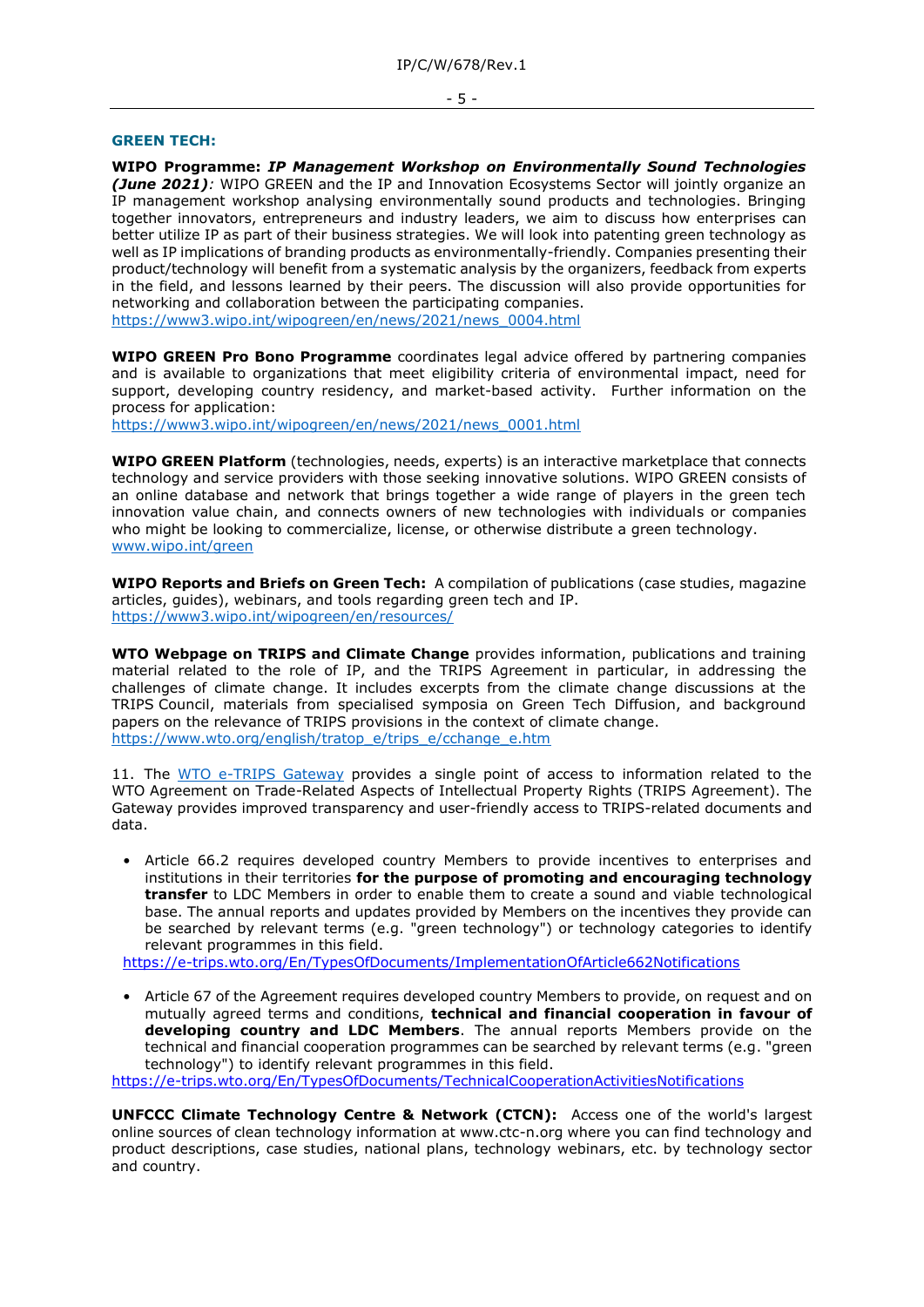### - 6 -

### **FOR POLICYMAKERS/GOVERNMENTS:**

**WIPO Academy National IP Training Institutions (IPTI):** The WIPO Academy is working with a number of countries to support them in building their own national IP training capacity. The U.S. Global IP Academy is also working with WIPO to further develop the IP training institution network. Many of these institutions offer programmes directed specifically for MSMEs. To find out if there is a WIPO IPTI in your area, check:

[https://www.wipo.int/academy/en/training\\_institutions.html](https://www.wipo.int/academy/en/training_institutions.html)

**Programme: Technology Scouting Makes Good Business Sense:** WIPO, in cooperation with the Global Solutions Summit and the ASEAN Committee on Science, Technology, and Innovation, organized two-hour virtual panel discussions – one on Technology Scouting and another on Technology Deployment. Technology scouting and deployment are key ingredients in development strategies, whether it is for developed countries in their quest for advanced technologies for climate change mitigation, for example, or developing countries on the road to transformation and sustainable development. Scouting and deploying the right technology, tailored to the specific needs of regions, countries, and communities, contributes to transforming the economy by developing smarter, more productive, and competitive industries and services, and promoting sustainable, inclusive, and affordable access to necessities such as potable drinking water, off-grid electricity, renewable energy, food security, high-quality healthcare, and internet connectivity.

The Programme, videos of both sessions, and other meeting documents are available at: [https://www.wipo.int/meetings/en/details.jsp?meeting\\_id=60031](https://www.wipo.int/meetings/en/details.jsp?meeting_id=60031)

The **WIPO-WTO Colloquium Papers** is a peer-reviewed academic journal published jointly by the World Intellectual Property Organization and the World Trade Organization each year since 2010, providing a uniquely representative and diverse showcase for emerging IP scholarship from across the globe. The 2019 issue includes an article IP Regulations and Environmental Agreements: An Overview of the Brazilian Green Patents Service.

All articles can be searched on the WTO | WIPO-WTO Colloquium Papers: articles search page

The **WTO Multilateral Environmental Agreement Matrix (MEA Matrix)**, mandated by the Committee on Trade and Environment (CTE), compiles relevant information on trade-related MEAs. It contains a specific section on "Supportive measures, such as technology transfer, and financial or technical assistance under the provisions of the MEA" through which governments can understand what technology transfer mechanism are available under individual MEAs.

The latest version of the matrix can be downloaded from the WTO website: [https://www.wto.org/english/tratop\\_e/envir\\_e/envir\\_matrix\\_e.htm](https://www.wto.org/english/tratop_e/envir_e/envir_matrix_e.htm)

The main objective of the **WTO's TRIPS-related technical assistance** activities is to help members and observers implement an intellectual property (IP) regime that meets their developmental and other policy objectives in line with their domestic circumstances and priority needs. This can include national workshops on topics determined by the host country. WTO members eligible for trade-related technical assistance can submit requests for national activities through the WTO webpage: WTO | intellectual property (TRIPS) - technical cooperation

**The WTO TRIPS Agreement – A Practical Overview for Climate Change Policymakers:** IP issues have been discussed extensively in the work under the UNFCCC on technology development and transfer in view of the linkage between the IP system – patents in particular – and the development and dissemination of the technologies that will be vital to addressing climate change mitigation and adaptation. This paper provides a practical guide to the provisions of the TRIPS Agreement that are most relevant to this discussion.

[https://www.wto.org/english/tratop\\_e/trips\\_e/trips\\_and\\_climate\\_paper\\_e.pdf](https://www.wto.org/english/tratop_e/trips_e/trips_and_climate_paper_e.pdf)

**UNFCCC Climate Technology Centre & Network (CTCN):** The CTCN provides technical assistance in response to requests submitted via National Designated Entities (nationally selected focal points), by mobilizing its global network of climate technology experts to design and deliver customized solutions tailored to local needs. Assistance includes:

• Innovation support and collaborative **RD&D facilitation**